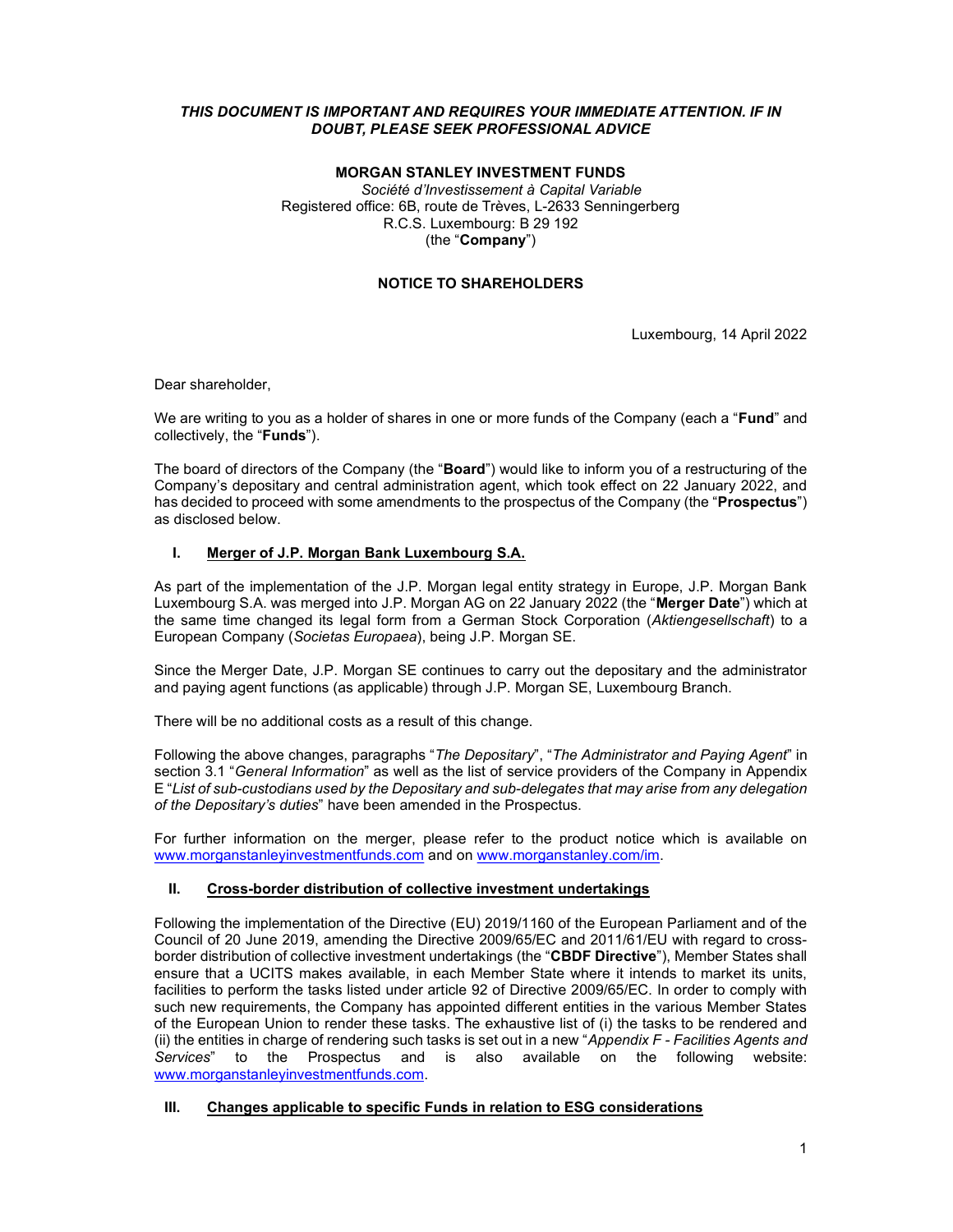On 27 November 2019, Regulation (EU) 2019/2088 of the European Parliament and of the Council on sustainability-related disclosures in the financial services sector was published (the "SFDR"). The SFDR aims to increase the harmonization of, and transparency towards the end investors with regard to, the integration of sustainability risks, the consideration of adverse sustainability impacts, the promotion of environmental or social characteristics and sustainable investment by requiring precontractual and ongoing disclosures to end investors.

The SFDR provides high-level definitions and distinguishes between several categorisations of products including "article 8 products" which are financial products that promote, among other characteristics, environmental or social characteristics, or a combination of those characteristics, provided that the companies in which the investments are made follow good governance practices ( "SFDR Article 8 Products") and "article 9 products" which are products that have sustainable investment as their objective ("SFDR Article 9 Products").

### Changes to Morgan Stanley Investment Funds Asia Opportunity Fund and Morgan Stanley Investment Funds Global Opportunity Fund

The Board has resolved to amend the investment policies of Morgan Stanley Investment Funds Asia Opportunity Fund and Morgan Stanley Investment Funds Global Opportunity Fund.

The investment policies will be amended, as detailed in Appendix 1, in order to classify as SFDR Article 8 Products.

## Changes to Morgan Stanley Investment Funds US Advantage Fund and Morgan Stanley Investment Funds US Growth Fund

The Board has resolved to amend the investment policies of Morgan Stanley Investment Funds US Advantage Fund and Morgan Stanley Investment Funds US Growth Fund.

The investment policies will be amended, as detailed in Appendix 2, in order to classify as SFDR Article 8 Products.

### Changes to Morgan Stanley Investment Funds Global Brands Fund

The Board has resolved to amend the investment policy of Morgan Stanley Investment Funds Global Brands Fund.

The investment policy will be amended in order to classify as an SFDR Article 8 Product. The amended investment policy shall read as detailed in Appendix 3 (new wording is in bold and the wording to be removed is struck through).

\*\*\*\*

The above-mentioned changes listed under III. will be effective as from 16 May 2022 and are included in the version of the Prospectus dated March 2022. The changes will be included in the version of the product key facts statements (the "KFS") of the relevant Funds as soon as reasonably practicable. The list of share classes impacted by these changes is available in Appendix 4.

The above-mentioned changes do not amount to material changes to the above Funds. The changes are an elaboration of the existing investment objective, strategy, policy and process of the Funds pursuant to the SFDR as required by the Commission de Surveillance du Secteur Financier (the "CSSF"). There is no material change or increase in the overall risk profile of the Funds and the changes do not have any material adverse impact on the rights or interests of the holders of the Funds.

### Your options

1. If you agree to the changes, you do not need to take any action. The changes will automatically come into effect for the above-mentioned Funds as from 16 May 2022.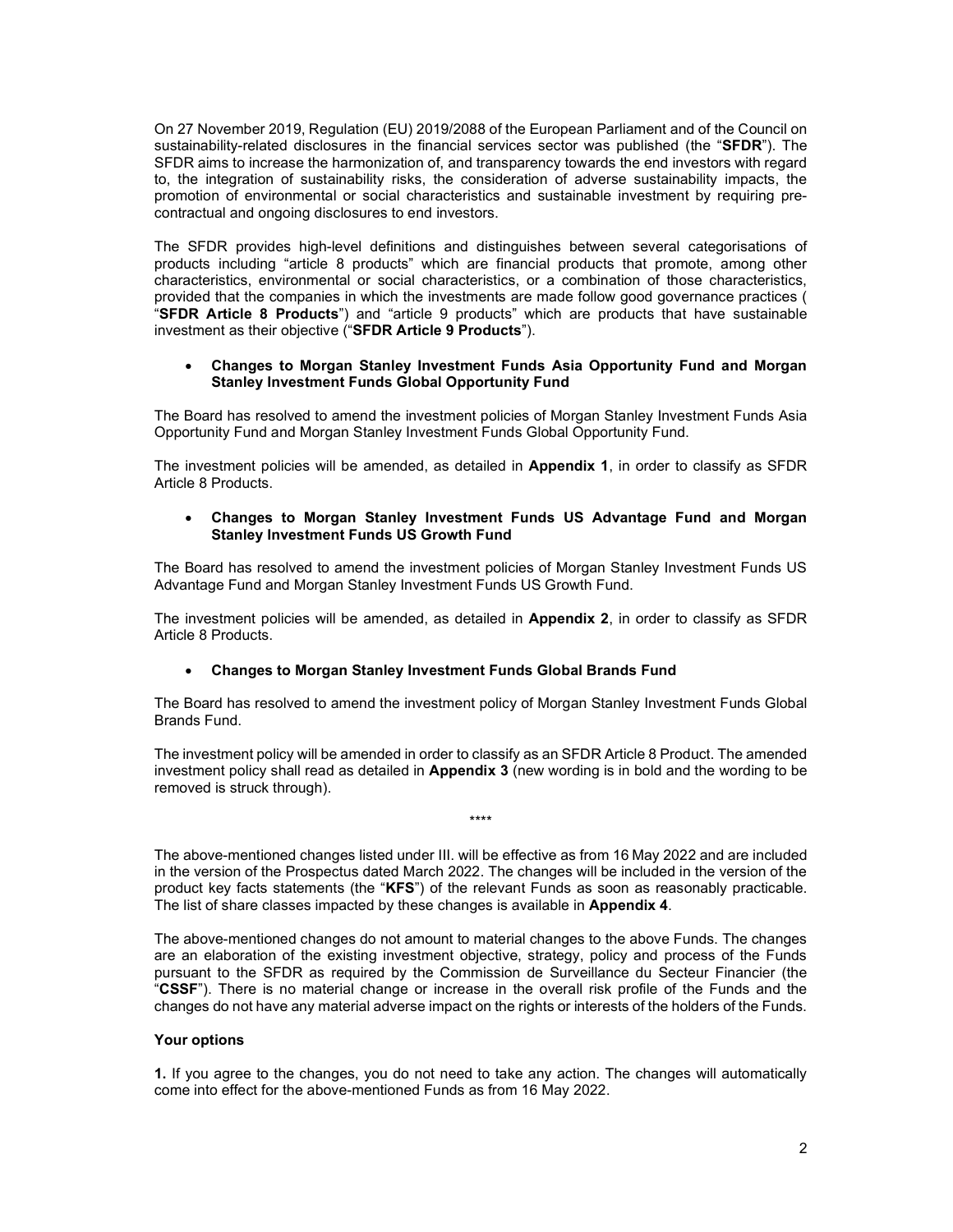2. If you disagree with the amendments noted above, you may either:

a) Convert your Shares into another Fund. Any applications for conversion must be received by 1 pm CET on 13 May 2022 and be made in accordance with Section 2.4 "Conversion of Shares" of the Prospectus. Please ensure that you read the KFS for any Fund that you are considering converting into and seek advice from your financial adviser if you are unsure about the action you should take.

Or,

b) Redeem your investment. Any applications for redemption must be received by 1 pm CET on 13 May 2022.

Conversions or redemptions will be processed free of charge, with the exception of any applicable Contingent Deferred Sales Charges ("CDSC"), at the relevant net asset value per share on the Dealing Day on which the relevant shares are redeemed or converted, in accordance with the terms of the Prospectus.

\*\*\*\*

## IV. Other changes applicable to all Funds

## Clarification of the "Real Estate Industry" risk factor

The Board has resolved to clarify the "Real Estate Industry" risk factor by amending Section 1.5 "Risk Factors" of the Prospectus, in order to align it with the amendments listed under point V. "Clarifications and other changes applicable to specific Funds" of this notice.

### Amendment of the "Anti-Dilution Measures" disclosures

The Board has resolved to amend the "Anti-Dilution Measures" disclosures contained in Sections 2.2 "Issue of Shares, Subscription and Payment Procedure" and 2.3 "Redemption of Shares" of the Prospectus, in order to clarify and simplify these disclosures.

There is no change to the operation and/or manner in which the Funds are being managed, and shareholders will continue to be informed of any decision to temporarily increase the adjustment limit of the Swing Factor as disclosed in the Prospectus as required by the CSSF by virtue of a notice placed on the Fund's website when such increased Swing Factor limit is in place.

## Amendment of the "The Management Company" disclosures

The Board has resolved to clarify the "The Management Company" disclosures contained in Section 3.1 "General Information" of the Prospectus, in order to clarify the existing delegation arrangement by the Management Company, Investment Adviser and Sub-Advisers.

There is no change to the operation and/or manner in which the Funds are being managed or the fee level/cost in managing the Funds.

\*\*\*\*

The above-mentioned changes listed under IV. are included in the version of the Prospectus dated March 2022.

The above-mentioned changes do not amount to material changes to the Funds. There is no change to the existing investment objective, strategy or policy of the Funds or to the operation and/or manner in which the Funds are being managed. There is no material change or increase in the overall risk profile of the Funds and the changes do not have any material adverse impact on the rights or interests of the holders of the Funds.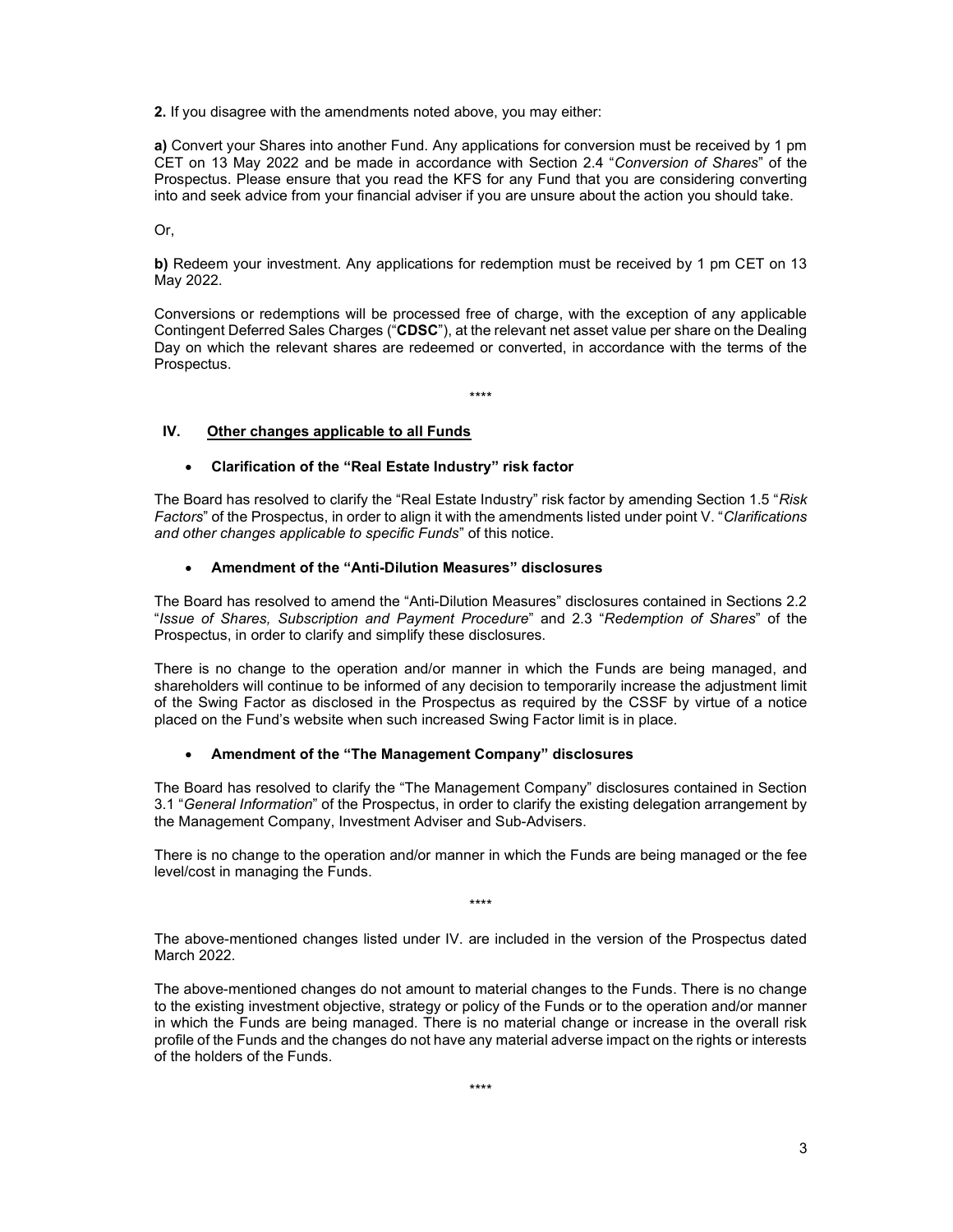## V. Clarifications and other changes applicable to specific Funds

### Clarification of the investment policies of Morgan Stanley Investment Funds Asian Property Fund and Morgan Stanley Investment Funds US Property Fund

The Board has resolved to amend the investment policies of Morgan Stanley Investment Funds Asian Property Fund and Morgan Stanley Investment Funds US Property Fund (together, the "Property Funds") in order to move reference to the fees of underlying funds to the risk factor "Real Estate Industry" in Section 1.5 "Risk Factors" of the Prospectus for all Property Funds, and, for Morgan Stanley Investment Funds US Property Fund, additionally in order to move some tax related disclosures to the risk factor "Real Estate Industry" of Section 1.5 "Risk Factors" of the Prospectus.

#### Changes to the expected gross leverage of Morgan Stanley Investment Funds Global Bond Fund

The Board has resolved to amend the expected gross leverage of Morgan Stanley Investment Funds Global Bond Fund from 200% to 100% as disclosed in Section 1.3 "Methodology for Calculating the Global Exposure" of the Prospectus. There is no change to the Fund's net derivative exposure which is not more than 50% of the Fund's net asset value.

### Changes to the benchmark name of Morgan Stanley Investment Funds Global Bond Fund

The name of the benchmark against which Morgan Stanley Investment Funds Global Bond Fund measures its performance has been amended by the benchmark provider from "Bloomberg Barclays Global Aggregate Index" to "Bloomberg Global Aggregate Index". There is no change to the benchmark against which the Fund measures its performance.

The clarifications and non-material changes listed under V. are included in the version of the Prospectus dated March 2022.

\*\*\*\*

The above-mentioned changes do not amount to material changes to the above Funds. The changes are a clarification and/or elaboration on the existing investment objective, strategy or policy of the Funds. There is no material change or increase in the overall risk profile of the Funds and the changes do not have any material adverse impact on the rights or interests of the holders of the Funds.

> \* \* \*

The changes described in this notice will not give rise to additional costs and expenses implications (other than costs associated with update of the Prospectus and KFS, which will be borne by the management company of the Company, MSIM Fund Management (Ireland) Limited).

Capitalised terms used in this notice shall have the meaning ascribed to them in the current Prospectus, unless the context otherwise requires.

The Board accepts responsibility for the accuracy of the information contained in this notice. The revised Hong Kong Prospectus and the relevant KFS will be available to investors, free of charge, at the Hong Kong Representative, Morgan Stanley Asia Limited's office (contacts are set out below).

Should you have any questions or concerns about the foregoing, please contact the Company at its registered office in Luxembourg, the Investment Adviser of the Company or the representative of the Company in your jurisdiction. Hong Kong residents who require further information, please contact Morgan Stanley Asia Limited, of Floor 41, International Commerce Centre, 1 Austin Road West, Kowloon, Hong Kong or on (852) 2848 6632.

You should inform yourself of, and where appropriate take advice on, the tax consequences of the foregoing in your country of citizenship, residence or domicile.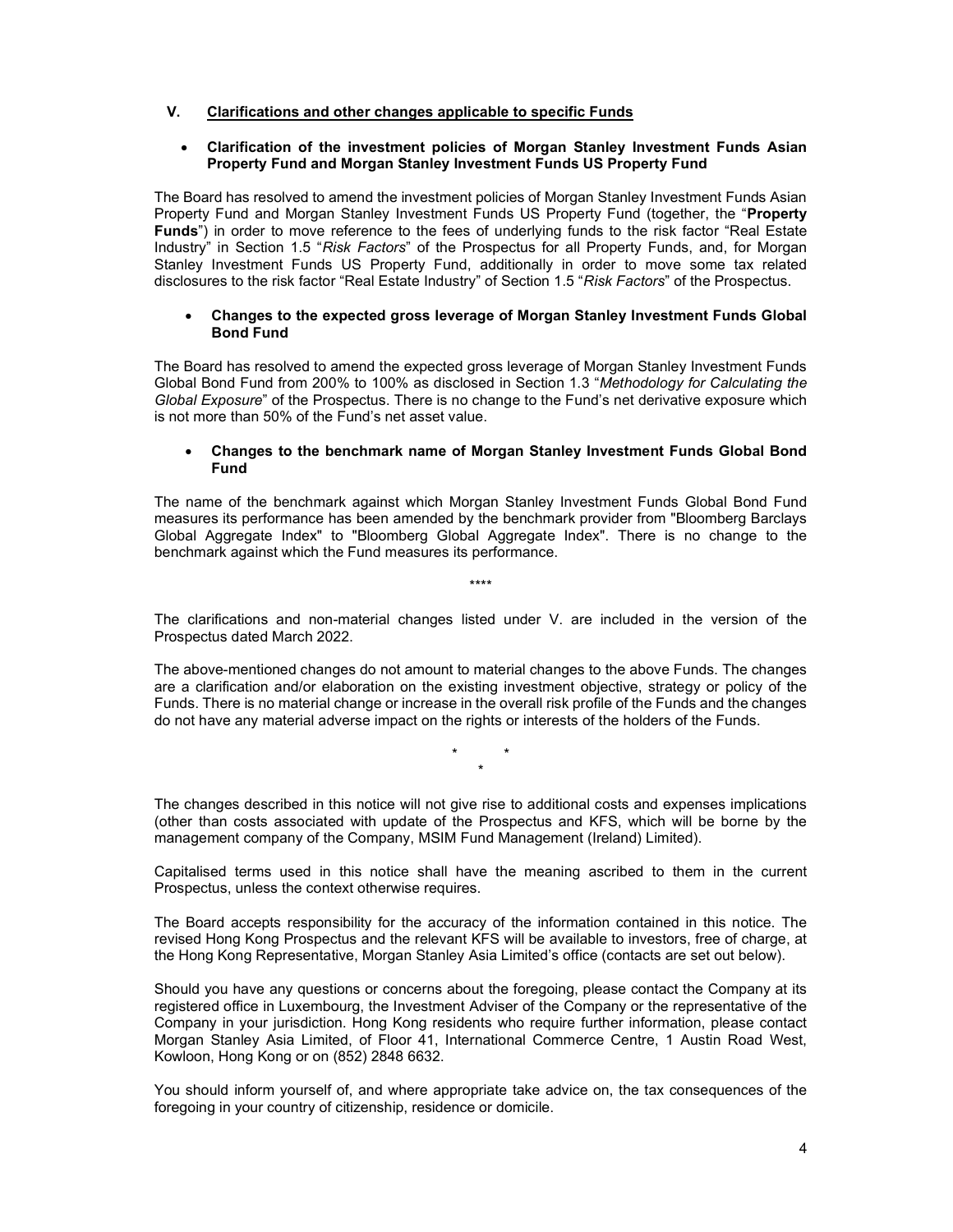Yours sincerely

The Board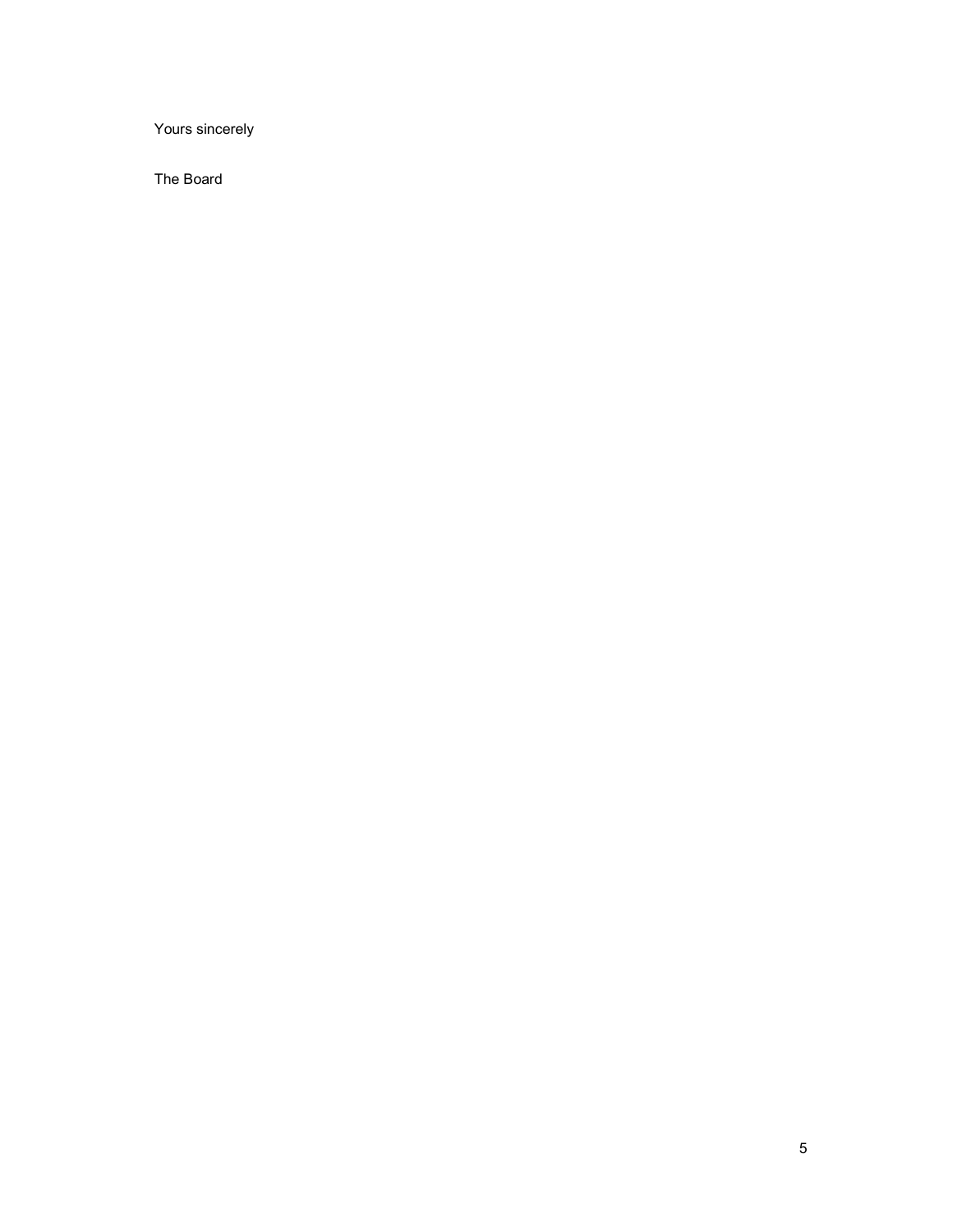Amendments to Morgan Stanley Investment Funds Asia Opportunity Fund and Morgan Stanley Investment Funds Global Opportunity Fund's investment policy:

The following sentence will be added at the beginning of (i) the seventh paragraph of the investment policy of Morgan Stanley Investment Funds Asia Opportunity Fund, and (ii) the sixth paragraph of the investment policy of Morgan Stanley Investment Funds Global Opportunity Fund:

"The Investment Adviser employs a holistic approach to ESG within its company quality assessment by analyzing potential impacts to humanity's health, environment, liberty and productivity and corporate governance practices to ensure agency, culture and trust."

The following paragraphs will be added after (i) the seventh paragraph of the investment policy of Morgan Stanley Investment Funds Asia Opportunity Fund, and (ii) after the sixth paragraph of the investment policy of Morgan Stanley Investment Funds Global Opportunity Fund:

"Investments shall not knowingly include any company whose primary business activity involves the following:

- tobacco (securities of issuers classified as Global Industry Classification Standard ("GICS") sub-industry tobacco, or generate 10% or more of revenue from the manufacture of tobacco products);
- coal mining (securities of issuers classified as GICS sub-industry coal & consumable fuels, or generate 10% or more of revenue from the mining and extraction of thermal coal); or
- weapons, including civilian firearms (securities of issuers that generate 10% or more of revenue from the manufacture or production of civilian firearms or ammunition) and cluster munitions and anti-personnel mines (securities of issuers that manufacture, produce or distribute cluster munitions or anti-personnel landmines).

The details of the above exclusions can be found in the Fund's exclusion policy which is available on the Company's website (www.morganstanleyinvestmentfunds.com and on www.morganstanley.com/im). Further to the above, the Investment Adviser may, in its discretion, elect to apply additional investment restrictions over time that it believes are consistent with its investment objectives. Such additional restrictions will be disclosed as they are implemented on www.morganstanleyinvestmentfunds.com and on www.morganstanley.com/im. Investments that are held by the Fund but become restricted after they are acquired for the Fund will be sold. Such sales will take place over a time period to be determined by the Investment Adviser, taking into account the best interests of the Shareholders of the Fund."

The Taxonomy Regulation disclosure in the investment policies of the above mentioned Funds will be amended and will read as follows:

"In light of the Taxonomy Regulation, investors' attention is drawn to the fact that the "Do No Significant Harm" principle does not apply to any of the investments of the Fund, since the investments underlying the Fund do not take into account the EU criteria for environmentally sustainable economic activities within the meaning of the Taxonomy Regulation."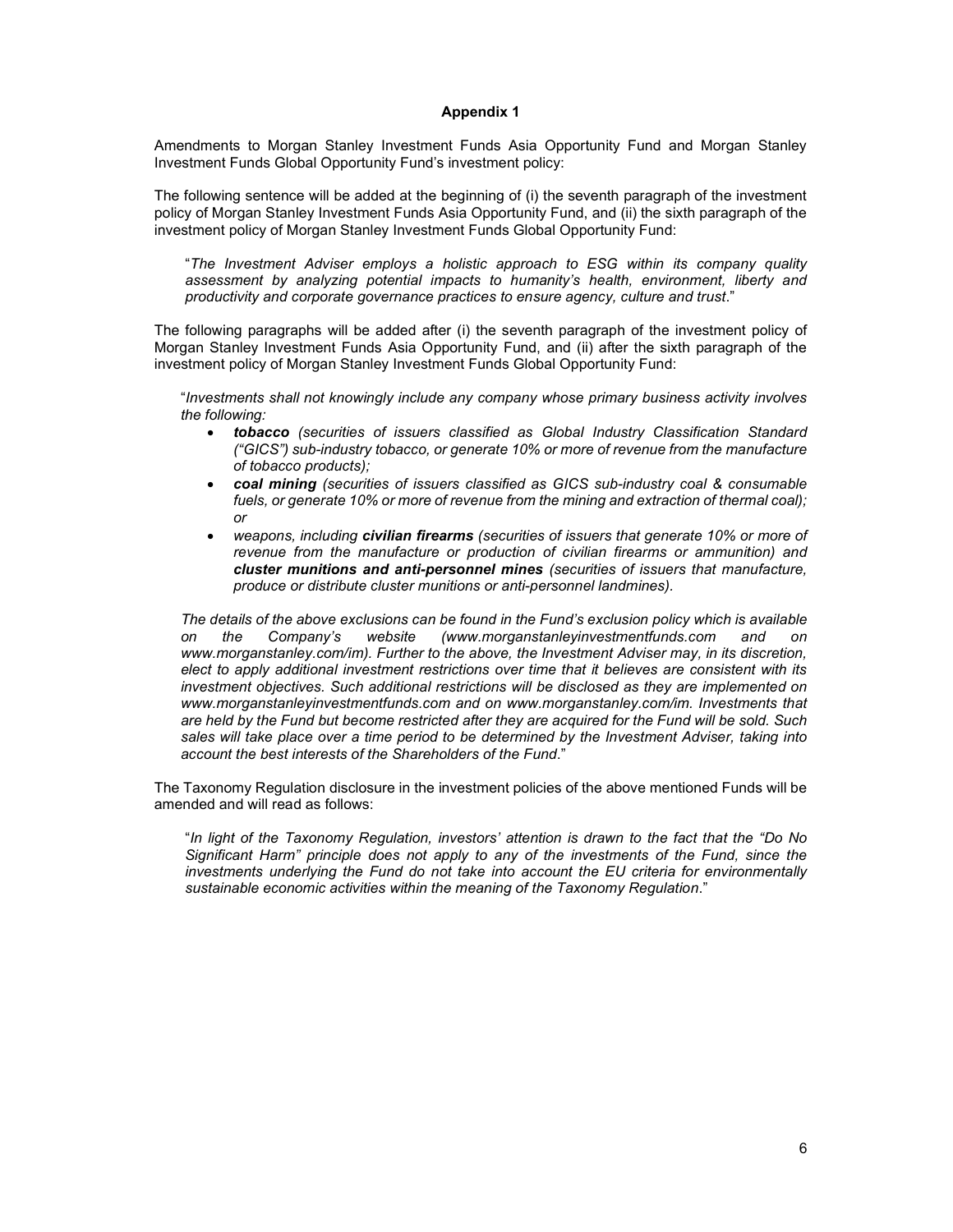Amendments to Morgan Stanley Investment Funds US Advantage Fund and Morgan Stanley Investment Funds US Growth Fund's investment policy:

The last sentence of the fourth paragraph of the investment policy of Morgan Stanley Investment Funds US Advantage Fund and Morgan Stanley Investment Funds US Growth Fund will be deleted.

The following paragraphs will be added after the fourth paragraph of the investment policy of Morgan Stanley Investment Funds US Advantage Fund and Morgan Stanley Investment Funds US Growth Fund:

"Investments shall not knowingly include any company whose primary business activity involves the following:

- tobacco (securities of issuers classified as Global Industry Classification Standard ("GICS") sub-industry tobacco, or generate 10% or more of revenue from the manufacture of tobacco products);
- coal mining (securities of issuers classified as GICS sub-industry coal & consumable fuels, or generate 10% or more of revenue from the mining and extraction of thermal coal); or
- weapons, including civilian firearms (securities of issuers that generate 10% or more of revenue from the manufacture or production of civilian firearms or ammunition) and cluster munitions and anti-personnel mines (securities of issuers that manufacture, produce or distribute cluster munitions or anti-personnel landmines).

The details of the above exclusions can be found in the Fund's exclusion policy which is available on the Company's website (www.morganstanleyinvestmentfunds.com and on www.morganstanley.com/im). Further to the above, the Investment Adviser may, in its discretion, elect to apply additional investment restrictions over time that it believes are consistent with its investment objectives. Such additional restrictions will be disclosed as they are implemented on www.morganstanleyinvestmentfunds.com and on www.morganstanley.com/im. Investments that are held by the Fund but become restricted after they are acquired for the Fund will be sold. Such sales will take place over a time period to be determined by the Investment Adviser, taking into account the best interests of the Shareholders of the Fund."

The Taxonomy Regulation disclosure in the investment policies of the above mentioned Funds will be amended and will read as follows:

"In light of the Taxonomy Regulation, investors' attention is drawn to the fact that the "Do No Significant Harm" principle does not apply to any of the investments of the Fund, since the investments underlying the Fund do not take into account the EU criteria for environmentally sustainable economic activities within the meaning of the Taxonomy Regulation."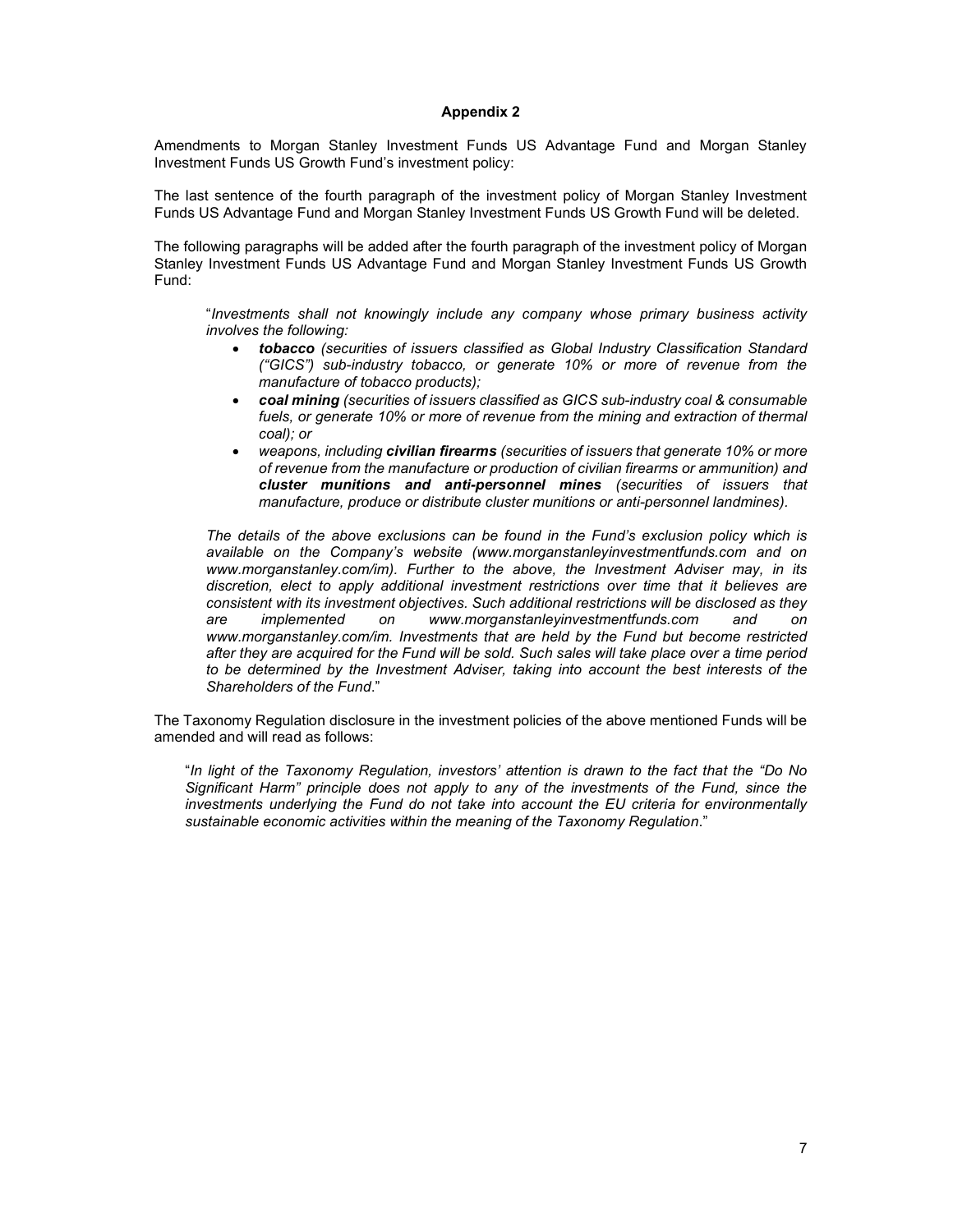Morgan Stanley Investment Funds Global Brands Fund's investment policy:

The Global Brands Fund's investment objective is to seek an attractive long term rate of return, measured in US Dollars, through investment primarily in equity securities of companies in the world's developed countries. The Fund will invest in a concentrated portfolio of companies whose success the Company believes depends on intangible assets (for example, but not limited to, brand names, copyrights or methods of distribution) underpinning a strong business franchise.

The Fund may also invest, on an ancillary basis in preference shares, debt securities convertible into common shares or preference shares, warrants on securities and other equity linked securities to gain exposure to companies in developed and emerging markets, as well as equity securities of emerging market companies and China A-Shares via Stock Connect. The Fund may invest up to 10% of its net assets in China A-Shares via Stock Connect.

The Fund will limit the use of derivatives to hedging purposes only.

### Investment restrictions:

- The Fund will apply climate-related restrictions to exclude investments in any company that the Investment Adviser determines:
	- o have any tie to fossil fuels (such as oil, gas and coal); or
	- $\circ$  whose core business activity involves energy, construction materials, utilities (excluding renewable electricity and water utilities), metals and mining.
- In addition, the Fund shall not knowingly include any company:
	- $\circ$  whose core business activity involves weapons or civilian firearms; or
	- $\circ$  that has been excluded from the MSCI World ex Controversial Weapons Index
		- due its involvement with controversial weapons, as defined by that index.

The details of the above exclusions can be found in the Fund's exclusion policy which is available on the Company's website (www.morganstanleyinvestmentfunds.com and on www.morganstanley.com/im). Further to the above, the Investment Adviser may, in its discretion, elect to apply additional ESG-related investment restrictions over time that it believes are consistent with its investment objectives. Such additional restrictions will be disclosed as they are implemented on www.morganstanleyinvestmentfunds.com and on www.morganstanley.com/im. Investments that are held by the Fund but become restricted under either the first or second bullet point above after they are acquired for the Fund will be sold. Such sales will take place over a time period to be determined by the Investment Adviser, taking into account the best interests of the Shareholders of the Fund.

#### Investment process:

The Fund's investment process focuses on high quality companies with sustainably high returns on operating capital. As an essential and integrated part of the investment process, the Investment Adviser assesses relevant factors material to long-term sustainably high returns on operating capital including ESG factors and seeks to engage with company management teams as part of this. Subject to the Fund's investment objective the Investment Adviser retains discretion over which investments are selected. Whilst ESG considerations are an integrated and fundamental part of the investment process, ESG factors are not the sole determinant of whether an investment can be made or a holding can remain in the Fund's portfolio, but instead the Investment Adviser considers material risks or opportunities in any of the ESG areas which could threaten or enhance the high returns on operating capital of a company.

The Investment Adviser monitors business practices on an ongoing basis, through data on ESG controversies and standards screening that the Investment Adviser sources from third party providers, including UN Global Compact violations, as well as its own engagement with company management and research. The Investment Adviser reviews securities of issuers where it believes a significant breach of the above standards and principles has occurred and typically excludes such issuers where, after conducting our research and/or engagement, the Investment Adviser believes the breach is material to the sustainability of returns on operating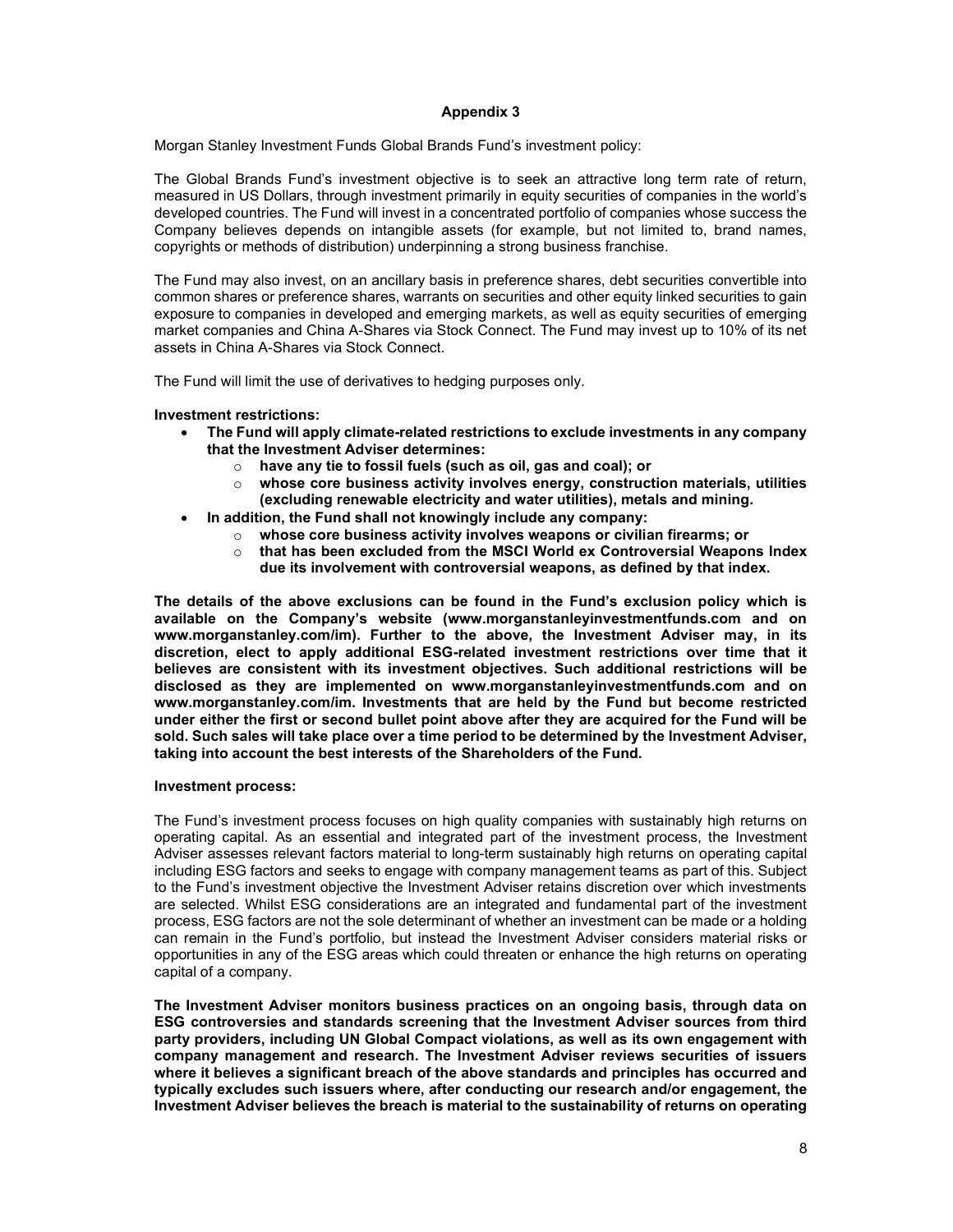capital, poses significant financial and reputational risk and the issuer has not committed to appropriate remedial action. Such exclusions are determined by the Investment Adviser in its discretion rather than by reliance on third party analysis. The analysis may be supported by third party ESG controversies analysis and business involvement metrics.

The Fund is actively managed and is not designed to track a benchmark. The management of the Fund is not constrained by the composition of a benchmark. The Fund's performance is compared against a benchmark as detailed in the Fund's key investor information document. In the context of the Fund's ESG integration, the Investment Adviser uses the MSCI World ex Controversial Weapons Index for the purpose of determining the companies involved with controversial weapons the Fund will not invest in.

#### Taxonomy Regulation disclosure

The investments underlying the Fund do not take into account the EU criteria for environmentally sustainable economic activities. In light of the Taxonomy Regulation, investors' attention is drawn to the fact that the "Do No Significant Harm" principle does not apply to any of the investments of the Fund, since the investments underlying the Fund do not take into account the EU criteria for environmentally sustainable economic activities within the meaning of the Taxonomy Regulation.

#### Profile of the typical investor

In light of the Global Brands Fund's investment objective it may be appropriate for investors who:

- seek to invest in equity securities;
- seek capital appreciation over the medium term;
- seek income whether in the form of capital appreciation or distributions, as outlined in "Dividend Policy";
- accept the risks associated with this type of investment, as set out in Section 1.5 "Risk Factors".